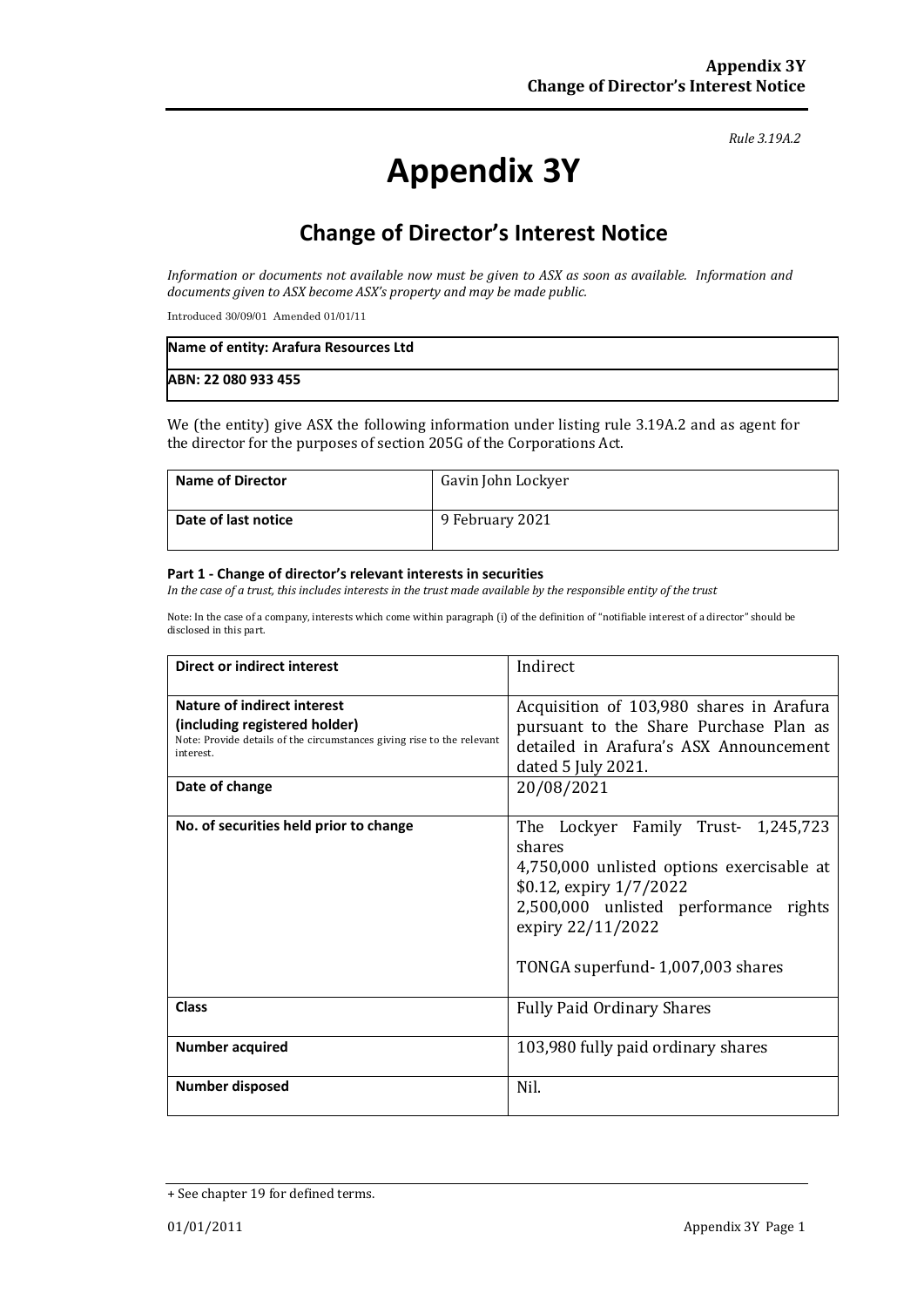| <b>Value/Consideration</b><br>Note: If consideration is non-cash, provide details and estimated<br>valuation                                                                       | \$12,477.60                                                                                                                                                                                                                 |
|------------------------------------------------------------------------------------------------------------------------------------------------------------------------------------|-----------------------------------------------------------------------------------------------------------------------------------------------------------------------------------------------------------------------------|
| No. of securities held after change                                                                                                                                                | The Lockyer Family Trust- 1,245,723<br>shares<br>4,750,000 unlisted options exercisable at<br>$$0.12$ , expiry $1/7/2022$<br>2,500,000 unlisted performance rights<br>expiry 22/11/2022<br>TONGA superfund-1,110,983 shares |
| <b>Nature of change</b><br>Example: on-market trade, off-market trade, exercise of options, issue<br>of securities under dividend reinvestment plan, participation in buy-<br>back | Issue of 103,980 shares pursuant to<br>Arafura's Share Purchase Plan at \$0.12 per<br>share for a total consideration of<br>\$12,477.60.                                                                                    |

#### **Part 2 – Change of director's interests in contracts**

Note: In the case of a company, interests which come within paragraph (ii) of the definition of "notifiable interest of a director" should be disclosed in this part.

| <b>Detail of contract</b>                                                                                                           | N/A |
|-------------------------------------------------------------------------------------------------------------------------------------|-----|
| <b>Nature of interest</b>                                                                                                           | N/A |
| Name of registered holder                                                                                                           | N/A |
| (if issued securities)                                                                                                              |     |
| Date of change                                                                                                                      | N/A |
| No. and class of securities to which                                                                                                | N/A |
| interest related prior to change<br>Note: Details are only required for a contract in<br>relation to which the interest has changed |     |
| Interest acquired                                                                                                                   | N/A |
| <b>Interest disposed</b>                                                                                                            | N/A |
| <b>Value/Consideration</b><br>Note: If consideration is non-cash, provide details<br>and an estimated valuation                     | N/A |
| Interest after change                                                                                                               | N/A |

### **Part 3 –** +**Closed period**

<sup>+</sup> See chapter 19 for defined terms.